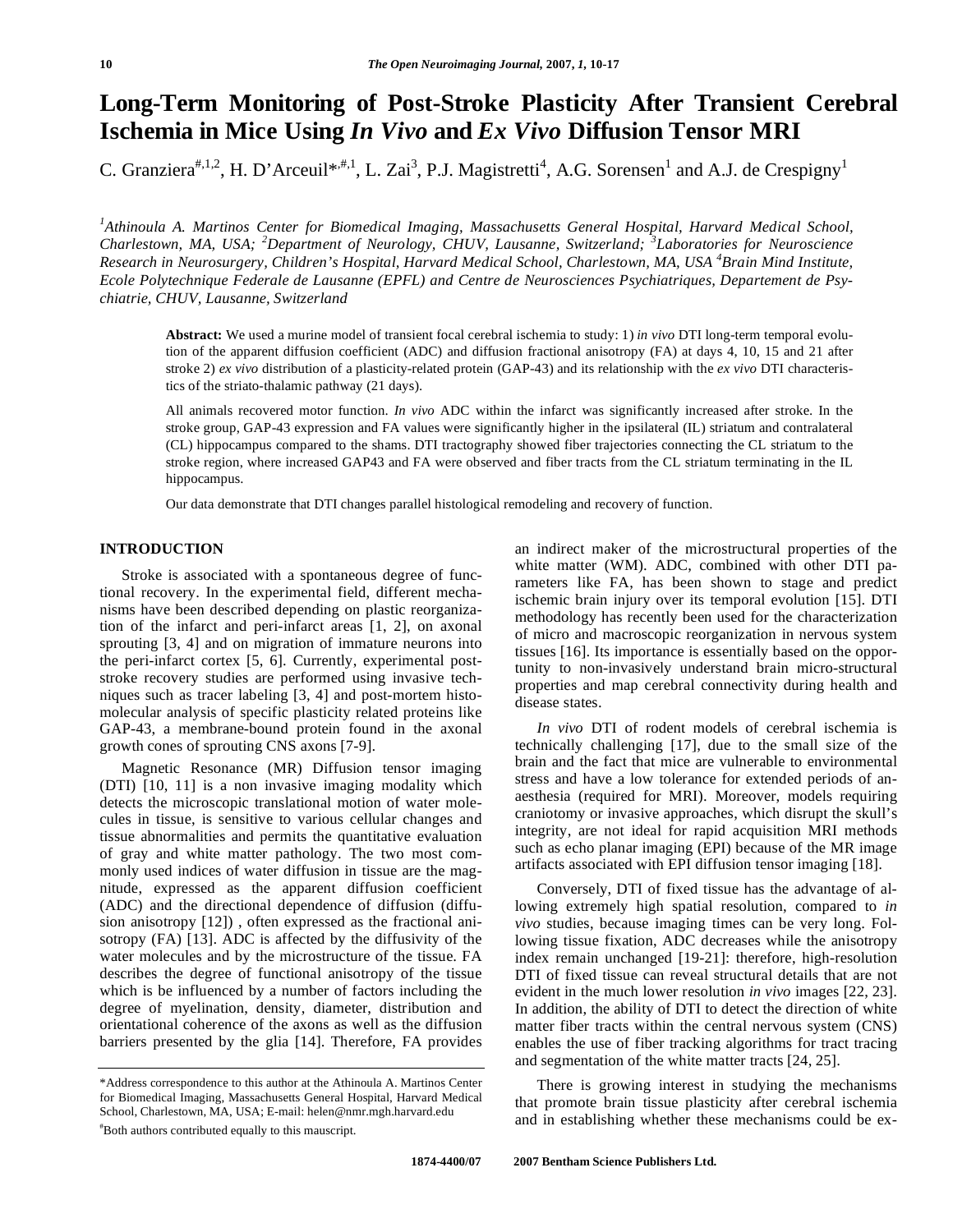#### *Long-Term Monitoring of Post-Stroke Plasticity After Transient Cerebral The Open Neuroimaging Journal, 2007, Volume 1* **11**

ploited to potentate or accelerate post-stroke recovery. Currently, a number of pharmacological [26-28] and surgical approaches are applied to improve axonal regeneration in rodent models of experimental cerebral ischemia. Mouse models, in particular, have become important because of the increased availability of transgenic strains. Since many of these emerging therapies may eventually be used in clinical trials, it is important to investigate the use of non invasive imaging modalities such as DTI, for detection and characterization of brain tissue plasticity after stroke.

## **MATERIALS AND METHODS**

# **Transient Middle Cerebral Artery Occlusion in the Mouse**

 All animal procedures were approved by the Subcommittee for Research Animal Care of our institution (IACUC). Male ICR-CD1 mice (Harlan, Netherlands, 20-34 g) were anaesthetized and maintained under 1.5% isoflurane in 0.4 l/min oxygen and 2 l/min air (gas delivered *via* a face mask). Ischemia was induced by placing an 11mm silicone-coated filament (8.0 vicryl) into the common carotid artery and advancing it into the middle cerebral artery until resistance was felt i.e., it was occlusive. The filament was left in place for 30 minutes. Body temperature was maintained at  $37^{\circ}$ C $\pm$ 0.5°C using a temperature control unit (Frederick Haer and Co., Brunswick, Maine, USA). Laser Doppler monitoring was not used because of imaging artefacts which would result from probe implantation into the animal's scalp. After surgery, the surgical site was irrigated with a topical analgesic (0.1 ml Marcaine) and the incision was temporarily covered with iodized gauze while the suture was *in situ*. After removal of the suture, the incision was flushed with saline, blotted dry, closed with 4.0 suture material and an antibiotic cream was applied. During the first 3 days after surgery 0.1 mg/kg Buprenorphine was injected intramuscularly. If analgesic coverage was necessary thereafter, liquid ibuprofen (2- 3 cc) was added to 1 oz of HydroGel ((gel used to nourish and hydrate the animals), Schlotterbeck Foss Company, Portland, Maine, USA)). Mice were also treated daily with 0.2 ml 5% Dextrose injected subcutaneously. Sham operated animals were subjected to the same surgical procedures, but without filament insertion.

### **Neurological Deficit Assessment**

 Neurological deficits were evaluated after recovery on the day of surgery and daily for the first 3 days. Thereafter, the animals were evaluated before the MRI scan at days 4, 10, 15 and 21 after stroke, using a simple 4 point rating system: no observable deficit 0, failure to extend the forepaw 1, circling 2, loss of circling or righting reflex 3. Intermittent circling was graded as 1.5 [29, 30].

## **Magnetic Resonance Imaging (MRI)**

## *MR Measurements*

 All MRI experiments were performed on a 4.7T Biospec Avance scanner (Bruker BioSpin Corp., Billerica, MA, USA) equipped with 40Gauss/cm gradients.

 For *in vivo* imaging, animals were positioned prone, and a custom built elliptical (2.0x3.0 cm) surface coil was placed on top of the head. MRI scans were acquired using a diffusion tensor echo planar imaging (EPI) sequence with the following parameters: TE 32ms, TR 5000ms, 2 b=0 images and 20 diffusion directions at b=1200s/mm2, 64x64 pixels, 16mm FOV (300 μm isotropic resolution), 20 contiguous 0.5mm coronal slices,  $\Delta$  15.3,  $\partial$  2.6. Mice were imaged *in vivo* at days 4, 10, 15 and 21 after stroke. MRI was not performed during the acute phase in order to minimize anaesthetic stress and obtain a better survival rate.

 Prior to *ex vivo* imaging, animals were transcardially perfused with 4% paraformaldehyde and the head was excised. The skin and extracranial tissue were removed and the brain, still within the skull, placed in formaldehyde. After one day of post-fixation in 4% PFA, brains were transferred to a 20% sucrose solution for 3 days after which they were soaked in 1mM GdDTPA in a phosphate-buffered saline solution [21]. After 21 days, the brains were suspended in Fomblin® liquid (to reduce MR susceptibility artefacts) in custom built sealed plastic tubes. A custom built 3 turn solenoid coil was used for fixed brain imaging. We employed a 3D spin-echo DTI imaging sequence using the following parameters: TR 250ms, TE 28ms,  $\Delta$  10.4ms,  $\partial$  6.9ms, 20 diffusion directions at b=4000s/mm<sup>2</sup> (100  $\mu$ m isotropic resolution), NEX 1 and approximately 25 hours scan time per brain [21].

# *In Vivo Data Processing*

 Image analysis and display were performed using custom software (MRVision Co., Winchester MA, USA). The serial diffusion-tensor data were processed to generate ADC and FA maps at each scan time-point. Regional analysis was conducted (on coronal sections) using the b0 (T2-weighted image), ADC, FA maps and the following DTI thresholds; decreased  $ADC < 1$  SD of the contralateral (CL) hemisphere and or increased ADC > 1SD of CL hemisphere (entire extent) and increased b0 (T2-weighted signal intensity) to insure exclusion of the ventricles and to account for the changing nature of the ADC/FA during the 21 day experimental course. A region of interest (ROI) defining the infarct area at different time points after stroke was delineated (using a automatic region growing tool) on each lesion containing slice. The mirror region in the CL hemisphere and an equivalent area in the sham brain (control) were also measured.

# *Ex Vivo DTI Tractography*

 DTI data were fitted to yield fractional anisotropy (FA) and apparent diffusion coefficient (ADC) maps and regional analysis was performed in the selected regions of interest (ROIs) on coronal sections (MRVision Company, Winchester, MA, USA). We performed ROI analysis (full anatomical extent of the structures on longitudinal slices) of the specific pathways involved in functional recovery after stroke on the high resolution *ex vivo* images. Specifically, we studied the striato-thalamic motor pathway; striatum, thalamus and the hippocampus (CA1, CA2, CA3, DG) in both the IL and the CL hemisphere.

 ROIs encompassed the entire extent (within the selected slice) of the selected brain structures. In the case of the large strokes the peri-infarct (peri-lesional) tissue surrounding the ventricle was seeded. For *ex vivo* tractography, we used the DTIstudio software (DTI Studio, Jiang & Mori, Johns Hopkins University, Baltimore U.S.A). Tracking of the striatothalamic pathway was performed in 6 stroke and 3 sham brains. Fiber tracts were generated using the following DTI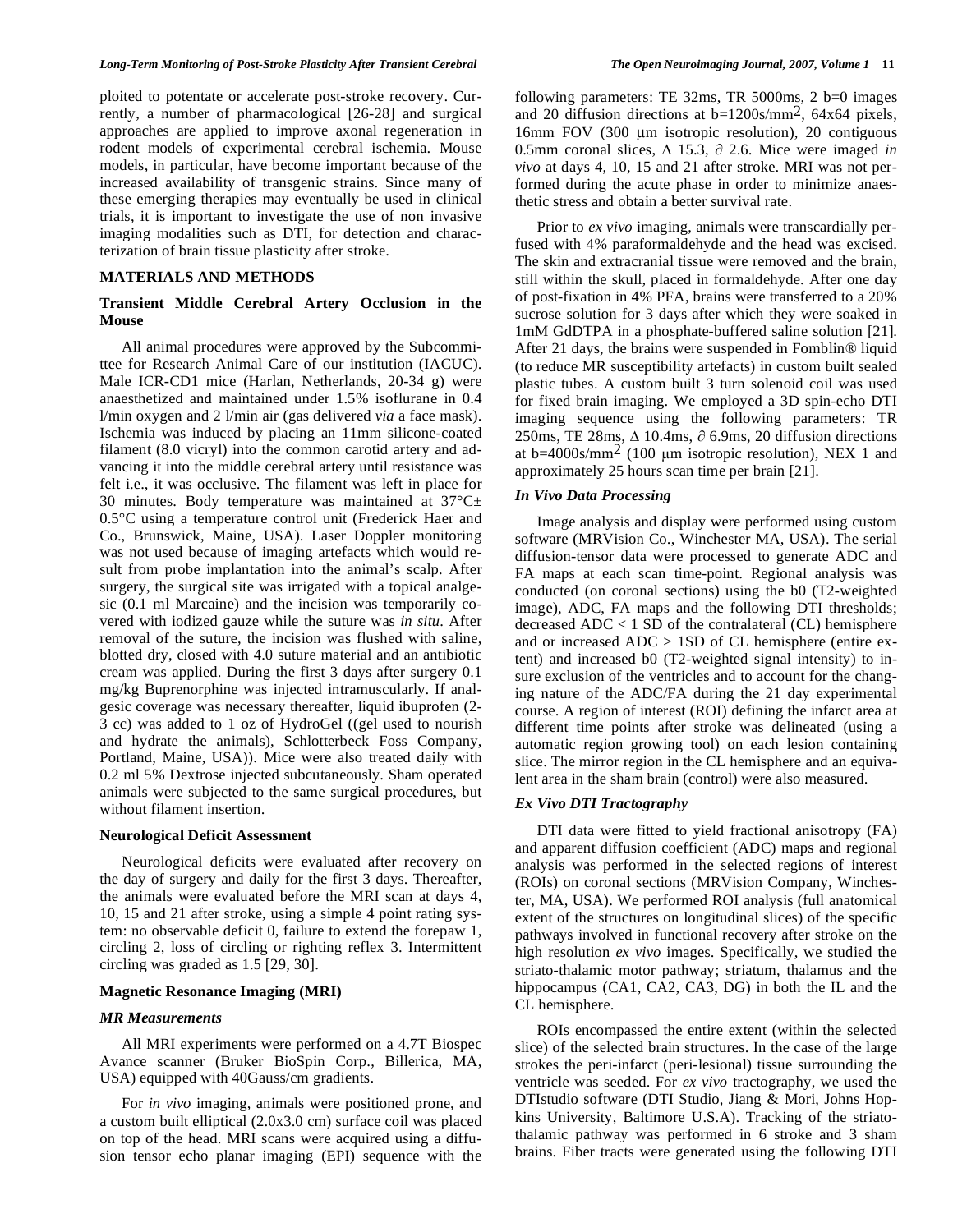tractography parameters: start tracking FA of 0.07, stop tracking FA of 0.04 and a turn angle of 35º.

## **Conventional Histology**

 After the *ex vivo* DTI scans were completed, all the brains were removed from the skull and sectioned at 40 μm in a cryostat.

## *Staining of Myelinated Fibers with Luxol Fast Blue*

 Freely floating cryostat sections were rinsed in PBS, and transferred through 70%, 80%, and 96% ethanol to a 0.1% solution of Luxol Fast Blue (Luxol Fast Blue MBSN, Solvent 38; Sigma, Deisenhofen, Germany) in 96% ethanol and 0.05% acetic acid. After staining overnight at 56°C, sections were washed in distilled water, followed by PBS, differentiated in 0.05% aqueous lithium carbonate followed by 70% ethanol and washed in saline before standard mounting, dehydrating, and coverslipping in Entellan.

### *Immunohistochemistry for GAP-43*

 Free floating sections were successively incubated in 20% normal goat serum, a mouse monoclonal antibody to GAP-43 (1:25000, clone 91E12; Boehringer Mannheim), and a biotinylated horse anti-mouse IgG adsorbed against rat IgG  $(1:250, 45 \mu)/10$  ml; Vector Laboratories). The reaction product was then visualized using standard avidin-biotin horseradish peroxidase/diaminobenzidine methods (Vectastain ABC Kit; Vector Laboratories). Sections were mounted onto glass slides, air dried, immersed in ethanol gradients, and coverslipped. Brain sections from all animals at each time point were immunostained simultaneously. Control sections processed without primary antibody showed no specific staining.

 Immunostaining data were examined on three standard coronal sections and specific regions were selected for analysis according to previous literature [31-34] (cortex and striatum: bregma 0.74-0.14 mm; thalamus, bregma 0.22 - 1.06 mm; hippocampus CA1, CA3, dentate gyrus (DG): 1.46-1.60 mm). Selected areas were respectively  $0.06 \pm 0.01$  $mm^2$  (Mean  $\pm$  SD),

 Relative changes in the intensity and extent of GAP-43 IR were quantified using a computer-interfaced imaging system (Scion Image). Brain sections, stained with Luxol fast blue and the corresponding MRI images, were used to identify white matter structures and the infarcts. The optical density (OD) in a region of reliably low GAP-43 IR (the corpus callosum) was considered as the "background" value for each section and used to calculate the relative OD (rOD) for each specific region [35] (Fig. **5**).

## *Statistical Analysis*

 Data were analyzed using parametric ANOVA and Tukey Kramer multiple comparison for *in vivo* FA and ADC data statistical analysis at the different time points and t-tests for the *ex vivo* FA value comparison between stroke and sham animals. Correlation between MRI data and GAP43/rOD values was performed using the Spearman r test. The following specific correlations were made; 1. the difference between IL and CL FA values  $(\Delta$  FA) and 2. the difference between IL and CL GAP 43 rOD values ( $\triangle$  rGAP 43), both in striatum/peri-striatal tissue and in the DG hippocampus.

# **RESULTS**

# **Stroke Geographic, Composition and Clinical Characteristics**

 Eight mice with stroke in the MCA territory and three shams were followed up with *in vivo* imaging. Six strokes and three shams were subsequently perfusion fixed for *exvivo* brain DTI and histology. Lesion volumes and composition are provided in Table **1**.

 Lesions were of variable size and tissue composition. At day 4/5 post-stroke, approximately 60% of the animals showed some motor recovery and by day 21 all animals (except animal 7) had completely recovered their motor function. At 21 days the two largest strokes (brain 1 and 2, Table **1**) had partly undergone cystic transformation, there was severe damage and loss of striatal tissue and severe peristriatal damage to the external capsule and cortex. The rostral to caudal extent of the stroke in brain #1 is show in

**Table 1. Stroke Geographic, Lesion Volume, Functional and Physiological Characteristics** 

| Me#                 | <b>Lesion</b>                  | Infact Volume $(mm3)$ |            |                          |                          | <b>Neuro Score</b> |            |            |            |                 |
|---------------------|--------------------------------|-----------------------|------------|--------------------------|--------------------------|--------------------|------------|------------|------------|-----------------|
|                     |                                | D4/5                  | D9/10      | D14/15                   | D <sub>21</sub>          | <b>PS</b>          | D4/5       | D9/10      | D14/15     | D <sub>21</sub> |
| $\mathbf{1}$        | Cortex,                        | 94.2                  | 50.0       | 56.6                     | 57.3                     | 2.0                | 2.0        | 1.0        | 0.0        | 0.0             |
| $\overline{2}$      | external                       | 90.3                  | 62.0       | 59.7                     | 31.3                     | 2.0                | 2.0        | 1.0        | 0.0        | 0.0             |
| 3                   | capsule,                       | 21.0                  | 15.8       | 14.4                     | 12.9                     | 2.0                | 2.0        | 1.0        | 0.0        | 0.0             |
| $\overline{7}$      | striatum                       | 18.5                  | 7.5        | 7.7                      | 4.2                      | 2.0                | 1.5        | 1.5        | 1.5        | 1.5             |
| 8<br>$\overline{4}$ | Cortex,<br>external<br>capsule | 2.3<br>7.4            | 1.5<br>2.3 | 0.6<br>2.4               | 1.5<br>1.3               | 2.0<br>2.0         | 1.0<br>1.5 | 0.0<br>1.0 | 0.0<br>0.0 | 0.0<br>0.0      |
| 6                   | Striatm                        | 2.5                   | 0.8        | $\overline{\phantom{a}}$ | $\overline{\phantom{a}}$ | 2.0                | 1.0        | 0.0        | 0.0        | 0.0             |
| 5                   |                                | 9.6                   | 6.0        | 4.7                      | 3.2                      | 2.0                | 1.5        | 1.0        | 0.0        | $0.0\,$         |
|                     | Mean                           | 30.7                  | 18.2       | 20.9                     | 16.0                     | 2.0                | 1.6        | 0.8        | 0.2        | 0.2             |
|                     | SD.                            | 38.6                  | 24.0       | 25.9                     | 21.1                     | 0.0                | 0.4        | 0.5        | 0.5        | 0.5             |

Me: mice; PS: post-surgery.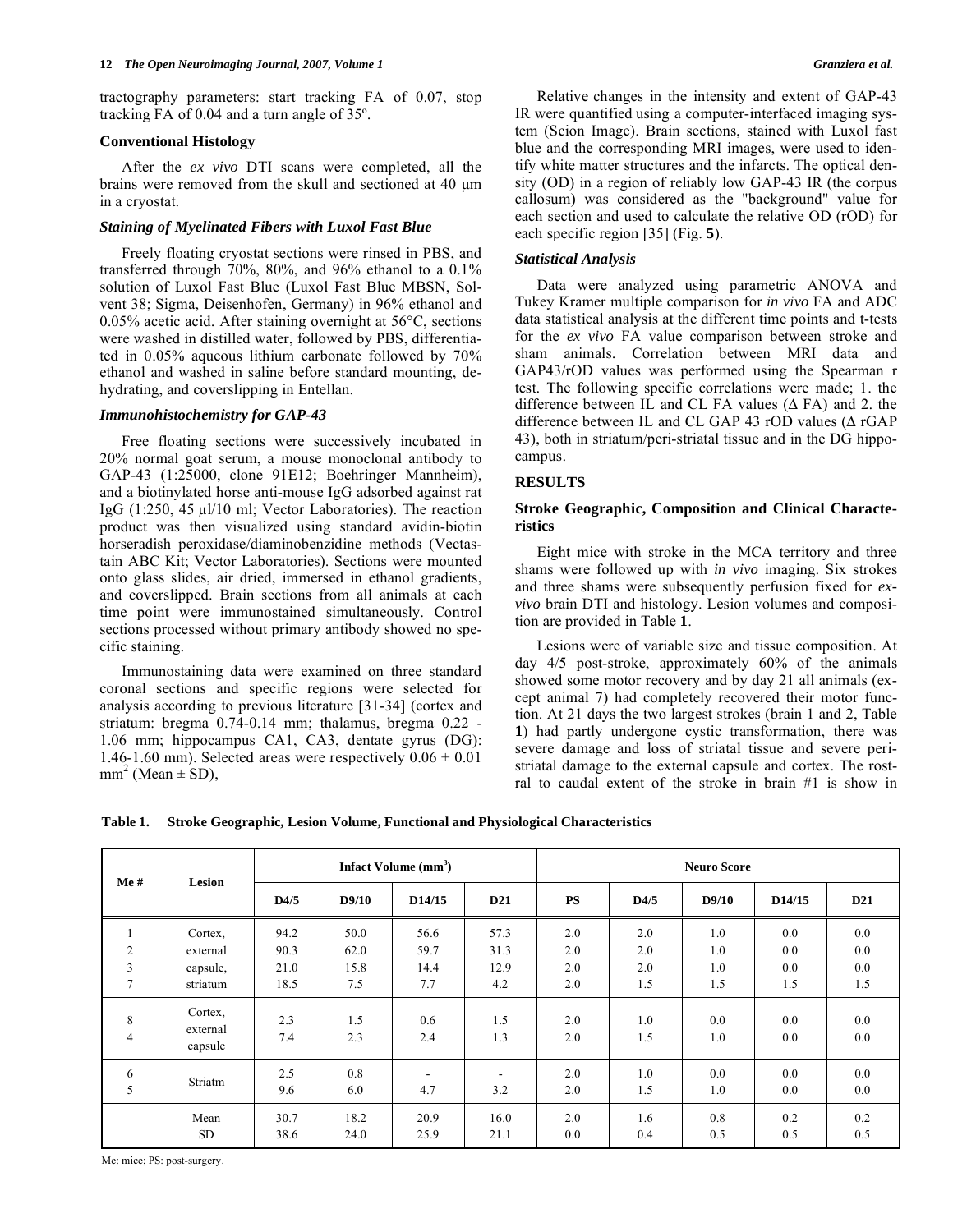(Fig. **1**), same brain as in (Fig. **6**) below. There was atrophy in and around the lesion area and the associated lateral ventricle was enlarged and had a rim of inhomogeneous, highly anisotropic tissue, (Fig. 1) (average  $FA = 0.32 \pm 0.05$ , minimum FA of 0.13 and maximum of 0.52). In contrast the two other brains in this lesion category (3 and 7) had much less external capsule, cortical and striatal damage.



**Fig. (1).** Coronal FA images showing a stroke within the striatum (yellow ellipse), same brain as in Fig. **6**. The lesion extends from the rostral Corpus callosum (forceps minor, FM CC) up to an including the caudal occipital cortex (Oc Ctx) region.

In the remaining two brains  $(4, 5)$  the lesion was primarily within the striatum, (Fig. **2**) (brain #4, Table **1** and figure 5 below). However there was also a small amount of damage to the EC (caudal region in 4 and rostral region in 5), (Fig. **2**).



**Fig. (2).** Coronal FA images showing a stroke within the striatum (yellow ellipse). The lesion extends from the rostral corpus callosum (forceps minor, FM CC) up to an including the caudal CA1 region.

 Neurological scores did not differ substantially within the stroke group either in the acute or chronic phases (p=ns, Table **1**). All animals first showed decreased (D 0: stroke=  $29.75 \pm 1.67$  g, shams=  $30.44 \pm 0.73$  g; D 4/5: stroke= 22.75  $\pm$  3.01 g, sham= 25.3  $\pm$  1.03 g) then increased (D21: Stroke=  $32.25 \pm 0.7$  g, sham=  $32.4 \pm 1.2$  g) body weight during the 21 day experimental course. However, no significant differences in mean group body weight were observed between the sham and stroke groups either before surgery or at the different time-points when MRI was performed.

#### *In Vivo* **Analysis**

 ADC measured in the stroke area was lower than that obtained in a corresponding region in the sham brain at D4/5 (p<0.01). ADC values significantly increased over time in the stroke area  $(p<0.0001$ , Fig. 3) and values at D4/5 was significantly different from values at  $D9/10$  ( $p<0.05$ ), D14/15 (p< 0.01) and D21 (p< 0.001, Fig. **3**).



Fig. (3). ADC changes at different time points after stroke. Measures were collected in the stroke region (ADC), in the CL mirror region (ADC CL), and a correspondent region of a sham brain bilaterally (ADC sham). ADC was lower in strokes than in shams at D4/5 ( $p < 0.01$ , \*) and ADC values at D4/5 were statistically different from values at D9/10 (p<0.05, \*), D14/15 (p< 0.01, \*\*) and D21 ( $p < 0.001$ , \*\*\*).

 On the contrary, FA values seemed to increase slightly from D4/5 to D21 but no significant differences were observed (Fig. **4**). Also, in the CL hemisphere of the stroke animals, some fluctuations in FA values compared to the sham group were discernible but not significant.



**Fig. (4).** FA changes at different time points after stroke. Measures were collected in the stroke region of the lesioned hemisphere (FA), in the CL mirror region (FA CL), and in the corresponding bilateral regions of the sham brains (FA sham). No statistically significant differences were observed between FA of the stroke, CLr sham brain regions.

#### *Ex Vivo* **Analysis**

 IL striatum and CL DG FA values were significantly different for the stroke group compared to the sham. (IL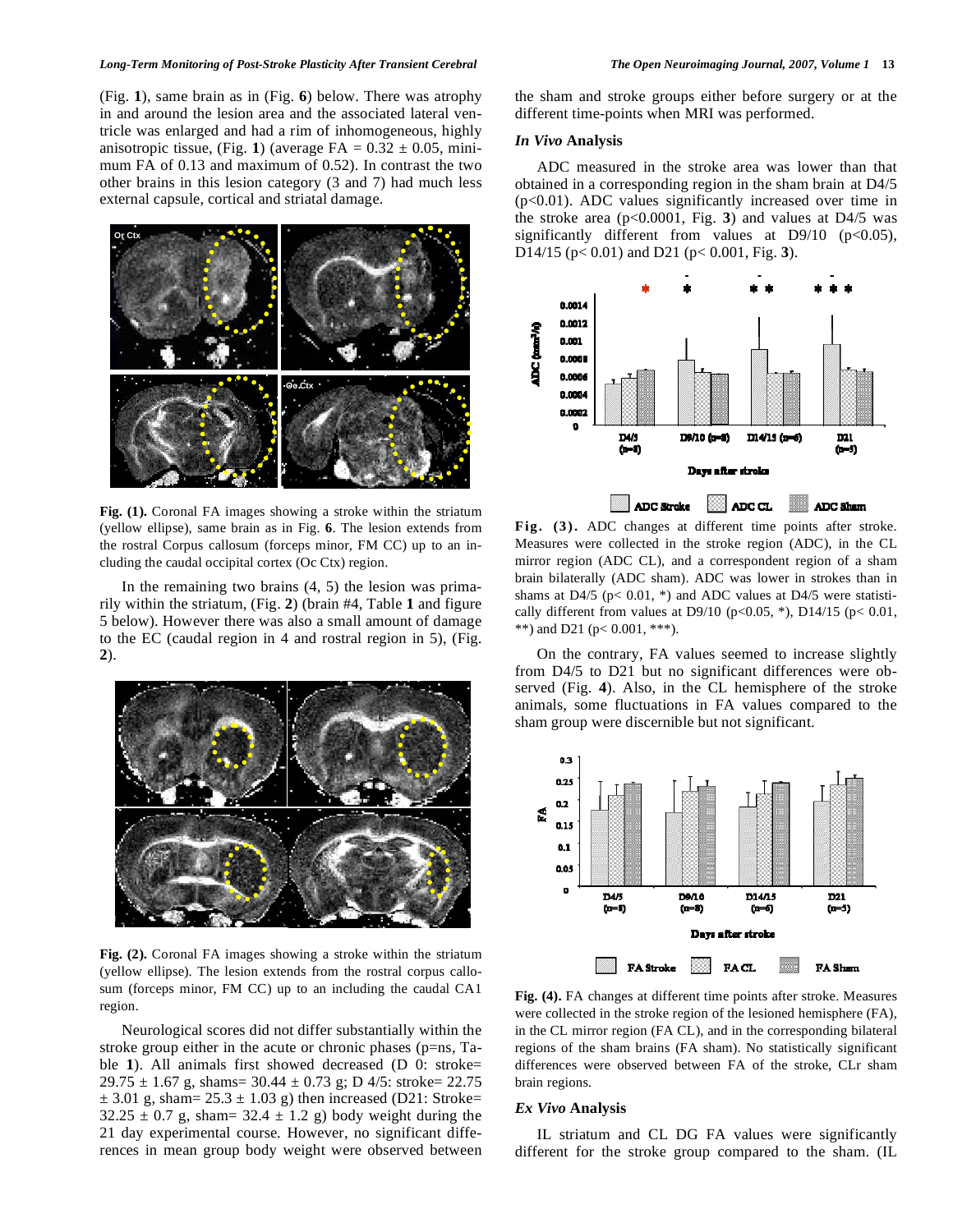striatum stroke vs sham was  $0.28 \pm 0.05$  vs  $0.20 \pm 0.04$ , mean  $\pm$  SD, p $\leq$  0.005 and CL DG stroke vs sham was 0.23  $\pm$ 0.02 vs  $0.25 \pm 0.00$  Mean  $\pm$  SD, p q 0.05). FA values in all other ROIs considered did not reach significance. ADC data, for all the ROIs, did not show significant differences between the stroke and sham groups.

## *DTI Tractography*

 Two brains (4 and 5; Table **1**) showed a peculiar fiber tract trajectory where the tracts connected the CL to the IL striatum. This fiber pattern was not observed in the sham brains (Fig. **5A**, **B**).



**Fig. (5). A**) *Ex vivo* 3D DTI (axial slice, posterior view) showing the striato-thalamic tract. Red fiber trajectories originating from the stroke region in the IL striatum pass through the thalamus. Similarly, green fiber solutions from the CL striatum pass through the thalamus but also through the corpus callosum and terminate in the CL lesioned striatum. **B**) Luxol fast Blue-stained coronal section of the brain showing an intact thalamus with a well-demarcated striatal lesion. **C**) Magnified image of an adjacent coronal section showing increased GAP43 staining within the striatum. **D**) Sham brain showing no fiber trajectories connecting the IL and CL striatal regions and E) Un-lesioned thalamus showing very little (normal) GAP43 staining.

 These brains had small stroke lesions with no white matter involvement. In the brains with the largest strokes (1, 2) there was essentially no discernible striatal tissue but there was a peri-lesional ring of tissue (periventricular region), which when seeded showed coherent fiber tracts connecting; 1. to the thalamus through the ventral, unaffected part of the external capsule, and 2. to the CL external capsule through the corpus callosum, (Fig. **6A**). In the remaining 2 brains (3, 7), which had considerably smaller lesions but still some external capsule damage, we observed a similar pattern to that of 1 and 2 above (also not seen in the sham brains). In addition to the tracts seen above, the peri-lesional tracts (1 and 2) were also continuous through the IL anterior external capsule and the CL anterior external capsule (Fig. **6B**).

 Seeding tracts in the hippocampal/thalamus regions showed no prominent differences in fiber trajectories (tracts constrained within these structures) between the stroke and the sham control groups.



**Fig. (6).** *Ex vivo* tractography (A axial slice, ventral view and B tilted axial slice, dorsal view) of a brain with a large lesion involving the full anatomic extent (rostral to caudal) of the striatum and cortex, and the antero-lateral extent of the external capsule (EC). **A**) The lateral ventricle is enlarged, there is loss of striatal, cortical (cystic) and EC tissue (short yellow arrow): the peri-lesional trajectories (red) pass through the posterior, un-involved part of the EC and through the thalamus. In comparison, the contra-lesional trajectories (green) are similar to those seen in the sham brain, (Fig. **5D**). **B**) The dorsal peri-lesional tracts continue to the CL EC. Tracts from the dorsal CL EC (blue) are similar to those originating from the peri-lesional region. **C**) Tissue region within the peri-lesional tissue showing increased GAP43 expression.

#### *Immunohistochemistry*

 GAP 43 rOD was found to be increased in IL intact striatum/peri-infarct tissue (Fig. **7A**, **C** and Fig. **5C** and **6C**) of the stroke brains compared to the shams; (Stroke  $1.39 \pm 0.33$ ) vs Sham  $1.06 \pm 0.05$ , p<0.05, Fig. **7A**). Similarly, in the CL DG hippocampus, GAP 43 rOD was increased in the stroke compared to the sham group (Stroke 1.50  $\pm$ 0.29 vs Sham  $1.15 \pm 0.05$ , p<0.01, Fig. **7B**).



**Fig. (7). A**) GAP43 rOD between strokes and shams in the A) IL striatum and **B**) CL DG hippocampus. GAP 43 staining was much stronger in the stroke CL DG hippocampus of the stroke brains compared to the shams, where it is normally expressed at a low level. In the IL striatum the axon terminals are specifically stained for GAP 43 in the stroke mouse and not in the sham.

#### *Correlation Immunohistochemistry/MRI*

 Spearmann regression analysis showed a significant correlation between  $\Delta$  FA and  $\Delta$  GAP 43 rOD in the DG hippo-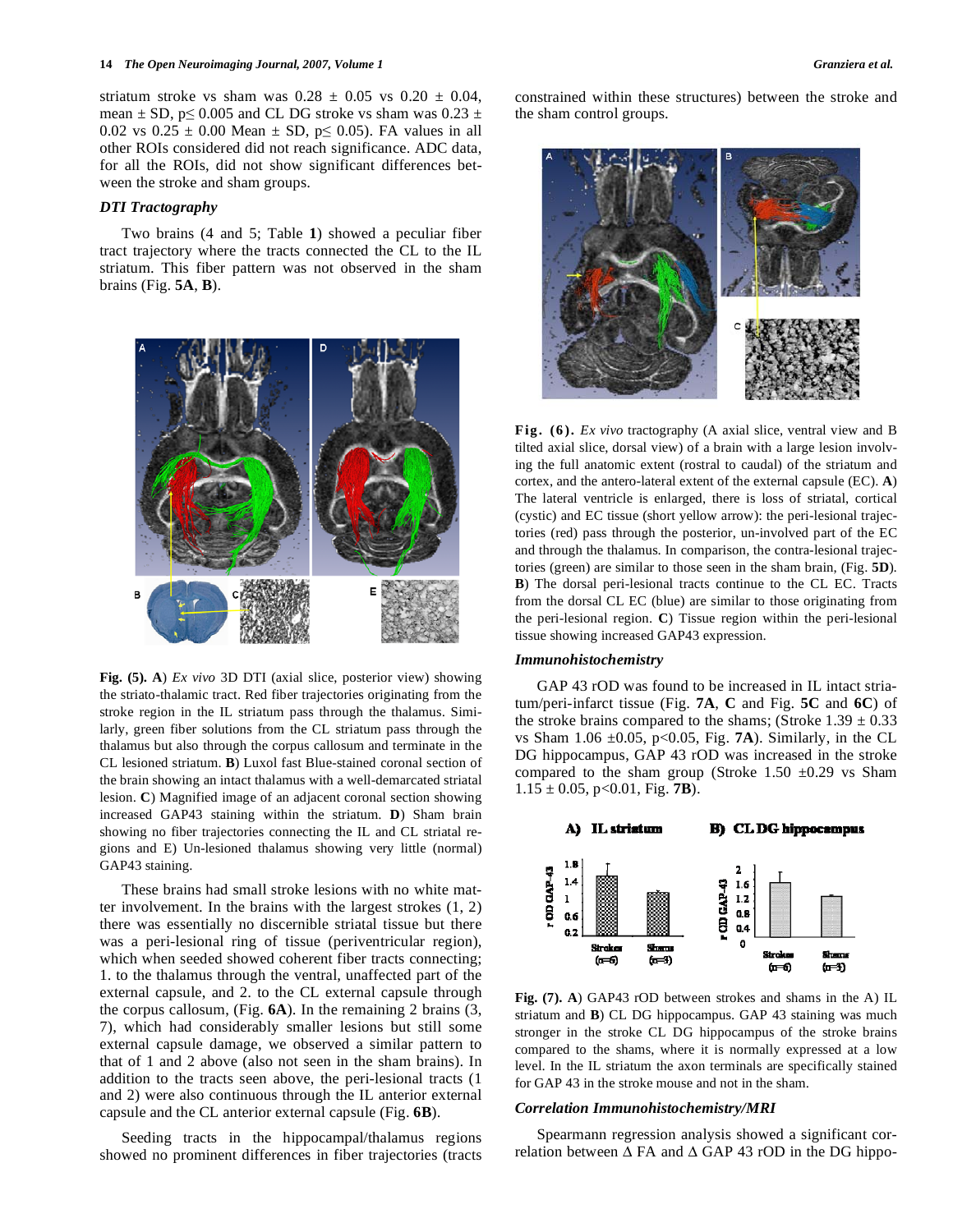#### *Long-Term Monitoring of Post-Stroke Plasticity After Transient Cerebral The Open Neuroimaging Journal, 2007, Volume 1* **15**

campus  $[(IL minus CL ROI) (r=0.67, p<0.05)].$  On the contrary,  $\Delta$  FA and  $\Delta$  GAP 43 rOD were not significantly correlated in the striatum ( $p = 0.08$ ).

### **DISCUSSION AND CONCLUSION**

 In this study, we applied both *in vivo* and high resolution *ex vivo* DTI to study a mouse model of cerebral ischemia, in order to detect chronic plasticity changes related to recovery of motor function.

 Rodent models of stroke, especially mice, are particularly useful to study remodelling leading to functional recovery because of the availability of transgenic strains. *In vivo* DTI showed that ADC in the stroke area was lower than that in the corresponding region in the sham brain at  $D4/5$  ( $p < 0.01$ ) and increased significantly over time (p< 0.0001, Fig. **3**). On the contrary, FA values seemed to slightly increase, but not significantly, in the chronic phase compared to the sub-acute (ns, Fig. **4**) Our results are in keeping with the results from previous long term monitoring studies, in animals (especially rodents and non human primates) [36-38] and humans. [39- 41].

 New axon formation followed by connectivity remodeling is postulated as a mechanism for recovery of function after stroke [3, 4, 33]. At day 4/5 post- stroke, approximately 60% of the animals showed some motor recovery and by day 21 all stroke animals (except animal 7) had completely recovered their motor function. Data in rats have shown that within the first 5 days of lesion induction, hyperexcitibality develops within the tissue both surrounding and remote from the lesion, which results in the reduction in GABAergic inhibition and neuronal resting membrane potential. This perilesional dysfunction, which also contributes to the ensuing neurological deficit, partially resolves during the subsequent months [42]. In our study, it may be possible that hyperexcitibality in dysfunctional tissue remote from the lesion, resolves much quicker allowing return of some motor function. In addition, it is also possible that the acute motor recovery observed may in fact be due to a re-routing of function i.e., plastic reorganization of the motor cortical output [43-45]. This phenomenon has been previously described in studies of rats, which showed rapid reorganization of cortical output after facial nerve transaction [46].

 In rodents, recovery due to post-stroke axonal sprouting begins at about day 3 and continues until day 14 [33]. Subsequently, synaptophysin levels begin to increase heralding the change over from growth cone formation to synapse formation i.e., creation of functional axonal circuits with recovery of sensory/motor function.

 To investigate the remodeling of functional pathways associated with long-term remodeling of the brain, we studied the expression of a protein (GAP-53), expressed in the axonal growth cone of growing axons [9, 47, 48]. According to previously published data [3, 33], plasticity changes begin as late as 3 weeks after the acute ischemic event in specific areas such as the striatum, hippocampus, thalamus and cortex [31-34]. Interestingly, we found that GAP 43 was more highly expressed in the intact IL striatum and the peri-infarct tissue ( $p<0.05$ ; Fig. 7) and the CL DG hippocampus ( $p=0.01$ ; Fig. **7**) of the stroke brains.

 Our DTI analysis also showed that FA, in the IL striatum/peri-infarct tissue and CL DG, was significantly increased in the stroke brains compared to the shams.

 It is possible that increased FA may represent increased fiber tract 'representation' in these two regions (i.e., increased axonal number and/or density). To better elucidate this finding, we used the striatum and the hippocampus as seed regions in order to perform tractography of the striatothalamic pathway and the hippocampal circuits. Both circuits are known to be involved in functional recovery after MCAo [49, 50].

 Our tractography data have shown two anomalous DTI fiber trajectory patterns which were not seen in the sham brains:

 1. In the brains which had small strokes (4 and 5, Table **1**), we observed a strong, coherent fiber tract connecting the CL to the IL striatum (striatal to striatal fiber tracts) through the corpus callosum (Fig. **5A** and **B**). In non human primates, it has been shown that the nuclei of the striato-pallidal system are closely connected functionally with the corresponding CL structures [51]. After focal cortical stroke, it has been previously reported that the peri-infarct cortex [3] and CL cortical areas develop new horizontal cortical connections, by axonal sprouting, within three weeks post stroke [8]. However, no data are available to date regarding subcortical horizontal projection after stroke. We hypothesize that the sub-cortical horizontal connections seen in our study do in fact represent post-stroke plastic changes in the brain.

 2. In the brains with large strokes (1, 2, Table **1**), because of the extensive damage and loss of striatal tissue we observed tracts from the peri-lesional tissue which connected to the thalamus. This fiber pattern was very different from that seen in the small strokes and it is quite plausible that due to the extensive loss of striatal and cortical tissue and damage to the external capsule, the most efficient route to reestablish a thalamic connection was *via* the ventral, unaffected (perilesional) part of the external capsule. Again, the two brains with smaller strokes involving the same brain tissues as 1 and 2 above showed the same fiber patterns. These brains had some damage to the ventral part of the external capsule and also showed a ring of peri-lesional hyperintense (FA) tissue in the region of the subventricular zone (SVZ). The SVZ is known to be the region in which neuroblasts are born and from which they migrate to the cortex following focal cortical ischemia [52] and therefore would be the most likely region from which new sub-cortical axonal sprouting can occur. It is also interesting to note that, in the two very large cystic strokes where the striatum was almost completely destroyed, the peri-lesional trajectories which ran dorsally were similar to the tracts originating from the CL EC.

 Previous studies have shown that there can be compensatory post-stroke sprouting in other brain regions such as striatum hippocampus and thalamus [53, 54]. However, seeding the hippocampus CA regions, the DG and thalamus, did not result in any substantial and consistent fiber tracts in any of the brains. This finding might, in fact, reflect the intrinsic limitation of the DTI technique which was unable to discriminate the intricate fiber crossings known to exist in these regions.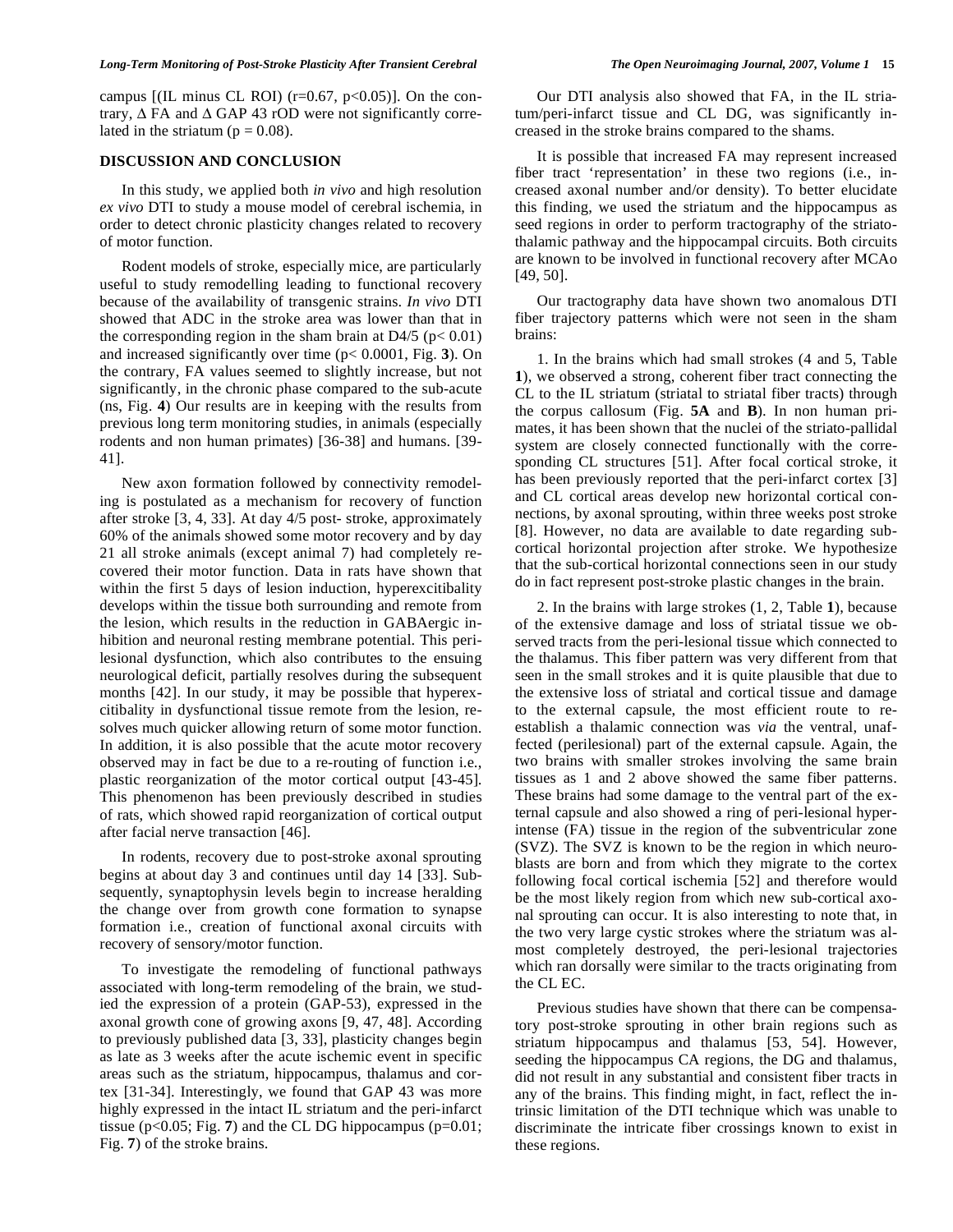In both cases, we infer that the fiber tracts connecting to or crossing the IL striatum may be the anatomical basis of the histological changes in GAP 43 expression observed in the stroke brains. However, the unusual fiber trajectories seen in the stroke brains (above) may also be due to the unmasking of less dominant pathways due to cellular necrosis in substantial areas of the striatum, the overlying cortex and deep white matter (a well known limitation of DTI is that it can only pick out a single, dominant, fiber direction per voxel; subsidiary fiber pathways, if they exist, are not detected).

 In this study, we used the DTIStudio data processing software, which allows tracking based on the FACT algorithm (a deterministic tracking algorithm). There are some major drawbacks associated with the use of this particular methodology for tracking axonal projections within the brain [55]. However, it is widely used for *in vivo* tracking studies and has 3 major 'free' parameters; the FA values for starting and stopping tracking, and the maximum turn angle at each step. The maximum turn angle is the most complex to optimize; too small an angle results in major, straighter, tracts, while too large an angle results in many spurious tracts. The start and stop tracking FA were chosen based on the measured FA within the tissue regions selected. Tracking halts when the FA in the voxel is at the stop FA value hence there is no tracking outside of the brain i.e., through the background noise. The maximum turn angle was selected based on many trials using angles between 10 and 70 degrees and the angle chosen which resulted in the most coherent tract bundles [21].

 In summary, long term monitoring of rodent brain for up to 21 days showed motor recovery well in advance of axonal sprouting measured by GAP-53 increase in the peri-lesional tissue. DTI tractography showed two different fiber patterns which allowed new connections between the peri-lesional tissue and the thalamus.

 From these data, it appears that DTI gives valuable noninvasive information about post-stroke plasticity paralleling histologic and anatomic changes in the areas and pathways involved in motor recovery after stroke. This is the first study which shows that it is possible to demonstrate *in vivo* and *ex vivo* microstructural and connectivity remodeling after stroke in mice. Further confirmation of this finding should be performed in larger cohorts of rodents and in humans.

#### **ACKNOWLEDGEMENT**

 This work was supported in part by the Swiss Heart Foundation (CG), an Established Investigator Award from the American Heart Association (AdC), and the Athinoula A. Martinos Center for Biomedical Imaging (P41RR14075, S10RR016811, the MIND Institute). We would like to thank L Benowitz, for lab facilities and expertise on GAP 43 staining, G.G. Dai for pulse sequence development, J.B. Mandeville for help with image reconstruction, and A. Kumar, N. Hadjikhani and Brian Quinn for their valuable comments on the manuscript.

### **REFERENCES**

[1] Dijkhuizen RM, Singhal AB, Mandeville JB, *et al*. Correlation between brain reorganization, ischemic damage, and neurologic status after transient focal cerebral ischemia in rats: a functional magnetic resonance imaging study. J Neurosci 2003; 23(2): 510-7.

- [2] Mountz JM, Liu HG, Deutsch G. Neuroimaging in cerebrovascular disorders: measurement of cerebral physiology after stroke and assessment of stroke recovery. Semin Nucl Med 2003; 33(1): 56-76.
- [3] Carmichael ST. Plasticity of cortical projections after stroke. Neuroscientist 2003; 9(1): 64-75.
- [4] Carmichael ST. Cellular and molecular mechanisms of neural repair after stroke: making waves. Ann Neurol 2006; 59(5): 735- 42.
- [5] Zhang R, Zhang Z, Zhang C, *et al*. Stroke transiently increases subventricular zone cell division from asymmetric to symmetric and increases neuronal differentiation in the adult rat. J Neurosci 2004; 24(25): 5810-5.
- [6] Kokaia Z, Thored P, Arvidsson A, Lindvall O. Regulation of stroke-induced neurogenesis in adult brain--recent scientific progress. Cereb Cortex 2006; 16 Suppl. 1: i162-7.
- [7] Gregersen R, Christensen T, Lehrmann E, Diemer NH, Finsen B. Focal cerebral ischemia induces increased myelin basic protein and growth-associated protein-43 gene transcription in peri-infarct areas in the rat brain. Exp Brain Res 2001; 138(3): 384-92.
- [8] Stroemer RP, Kent TA, Hulsebosch CE. Enhanced neocortical neural sprouting, synaptogenesis, and behavioral recovery with Damphetamine therapy after neocortical infarction in rats. Stroke 1998; 29(11): 2381-93; discussion 2393-5.
- [9] Benowitz LI, Routtenberg A. GAP-43: an intrinsic determinant of neuronal development and plasticity. Trends Neurosci 1997; 20(2): 84-91.
- [10] Conturo TE, Lori NF, Cull TS, *et al*. Tracking neuronal fiber pathways in the living human brain. Proc Natl Acad Sci USA 1999; 96(18): 10422-7.
- [11] Basser PJ, Pajevic S, Pierpaoli C, Duda J, Aldroubi A. *In vivo* fiber tractography using DT-MRI data. Magn Reson Med 2000; 44(4): 625-32.
- [12] Moseley ME, Cohen Y, Kucharczyk J, *et al*. Diffusion-weighted MR imaging of anisotropic water diffusion in cat central nervous system. Radiology 1990; 176(2): 439-45.
- [13] Basser PJ. Inferring microstructural features and the physiological state of tissues from diffusion-weighted images. NMR Biomed 1995; 8(7-8): 333-44.
- [14] Beaulieu C. The basis of anisotropic water diffusion in the nervous system - a technical review. NMR Biomed 2002; 15(7-8): 435-55.
- [15] Sotak CH. Nuclear magnetic resonance (NMR) measurement of the apparent diffusion coefficient (ADC) of tissue water and its relationship to cell volume changes in pathological states. Neurochem Int 2004; 45(4): 569-82.
- [16] Mori S, Zhang J. Principles of diffusion tensor imaging and its applications to basic neuroscience research. Neuron 2006; 51(5): 527-39.
- [17] Carmichael ST. Rodent models of focal stroke: size, mechanism, and purpose. NeuroRx 2005; 2(3): 396-409.
- [18] D'Arceuil HE, Duggan M, He J, Pryor J, de Crespigny A. Middle cerebral artery occlusion in Macaca fascicularis: acute and chronic stroke evolution. J Med Primatol 2006; 35(2): 78-86.
- [19] Sun SW, Neil JJ, Song SK. Relative indices of water diffusion anisotropy are equivalent in live and formalin-fixed mouse brains. Magn Reson Med 2003; 50(4): 743-8.
- [20] Sun SW, Neil JJ, Liang HF, *et al*. Formalin fixation alters water diffusion coefficient magnitude but not anisotropy in infarcted brain. Magn Reson Med 2005; 53(6): 1447-51.
- [21] D'Arceuil HE, Liu C, Levitt P, Thompson B, Barry Kosofsky B, de Crespigny A. 3D High Resolution Diffusion Tensor Imaging (DTI) and Tractography of the Developing Rabbit Brain**.** Developmental Neuroscience, 2007, in press.
- [22] Mori S, Itoh R, Zhang J, *et al*. Diffusion tensor imaging of the developing mouse brain. Magn Reson Med 2001; 46(1): 18-23.
- [23] Zhang J, van Zijl PC, Mori S. Three-dimensional diffusion tensor magnetic resonance microimaging of adult mouse brain and hippocampus. Neuroimage 2002; 15(4): 892-901.
- [24] Xue R, van Zijl PC, Crain BJ, Solaiyappan M, Mori S. *In vivo* three-dimensional reconstruction of rat brain axonal projections by diffusion tensor imaging. Magn Reson Med 1999; 42(6): 1123-7.
- [25] Sun SW, Song SK, Hong CY, Chu WC, Chang C. Directional correlation characterization and classification of white matter tracts. Magn Reson Med 2003; 49(2): 271-5.